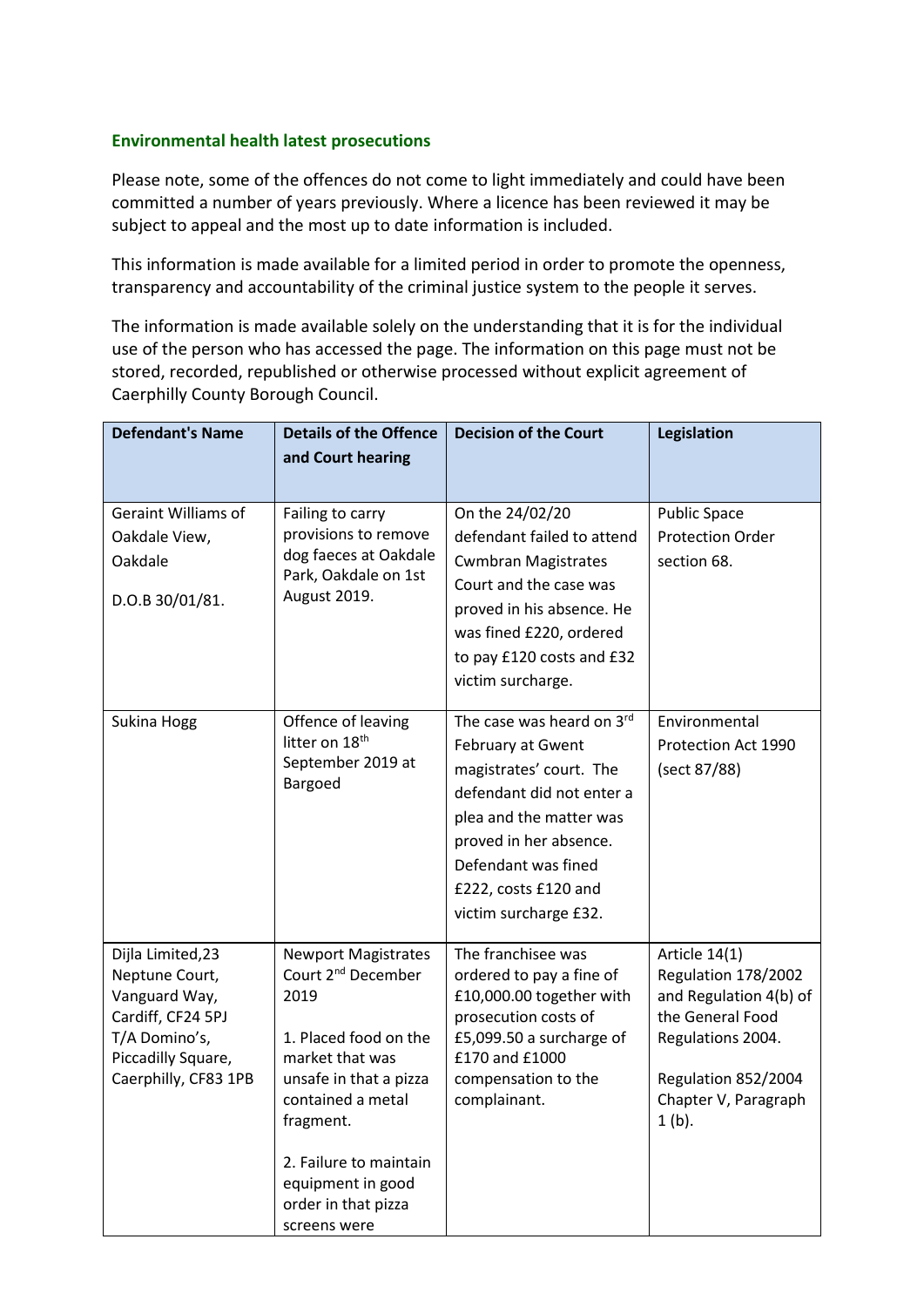|                                                                                                                                                                  | damaged.                                                                                                                                                                                                                                                                                                                                                                                                                                                                                                                                    |                                                                                                                                                                                                                                                                                          |                                                                                                                                                                                                                                                                                                                                                                                    |
|------------------------------------------------------------------------------------------------------------------------------------------------------------------|---------------------------------------------------------------------------------------------------------------------------------------------------------------------------------------------------------------------------------------------------------------------------------------------------------------------------------------------------------------------------------------------------------------------------------------------------------------------------------------------------------------------------------------------|------------------------------------------------------------------------------------------------------------------------------------------------------------------------------------------------------------------------------------------------------------------------------------------|------------------------------------------------------------------------------------------------------------------------------------------------------------------------------------------------------------------------------------------------------------------------------------------------------------------------------------------------------------------------------------|
| Mr Shane Need<br>9 Hillside Park<br>Bargoed                                                                                                                      | Leaving dogs faeces<br>on a public grass<br>verge at, Hillside Park<br><b>Bargoed during</b><br>4/5/19<br>First heard in court on<br>14th October 2019.<br>Then confirmed his<br>guilty plea by post on<br>5 <sup>th</sup> November 2019                                                                                                                                                                                                                                                                                                    | Fined £100 (reduced from<br>£150 for his early guilty<br>plea). He was also ordered<br>to pay £120 costs and £30<br>surcharge and the<br>Magistrates made a 14<br>day collection order.                                                                                                  | <b>Breach of Public</b><br><b>Space Protection</b><br>Order. Section 68,<br><b>Antisocial Behaviour</b><br><b>Crime and Policing</b><br>Act 2014                                                                                                                                                                                                                                   |
| Hughes Forrest Ltd<br>Bolt Street, Newport,<br><b>NP20 2UP</b><br>T/A Hughes Forrest<br>Ltd. Newbridge Road<br>Industrial Estate,<br>Pontllanfraith, NP12<br>2YL | <b>Newport Magistrates</b><br>Court<br>25 <sup>th</sup> July 2019:<br>1. Failure to provide<br>new employees with<br><b>Induction Training or</b><br>with job specific<br>health and safety<br>training.<br>2. Failure to provide<br>employees operating<br>fork lift trucks with<br>fork lift truck training<br>and relevant<br>refresher training.<br>3. Failure to make a<br>suitable assessment<br>of the risks posed<br>from<br>loading/unloading<br>racking<br>4. Failure to organise<br>the external yard area<br>in such a way that | The judge imposed a fine<br>of £40,000 divided<br>between the 5 offences at<br>£8,000 per offence. The<br>judge ordered the defence<br>to pay costs of £3,370.44<br>and the statutory victim<br>surcharge of £170. The<br>total amount of<br>£43,540.44 is to be paid<br>within 28 days. | 1. Health and Safety<br>at Work etc Act 1974<br><b>Section 2 (2) (c)</b><br>2. Provision and Use<br>of Work Equipment<br><b>Regulations 1998</b><br><b>Regulation 9 (1)</b><br>3. Management of<br><b>Health and Safety at</b><br><b>Work Regulations</b><br>1999<br>Regulation 3(1)(a) &<br>(b)<br>4. The Workplace<br>(Health, Safety and<br><b>Welfare) Regulations</b><br>1992 |
| Ryan Jeremiah of<br>Llanarth Road,                                                                                                                               | pedestrians and<br>vehicles can circulate<br>in a safe manner.<br>5. Failure to<br>thoroughly examine<br>the fork lift trucks<br>used in association<br>with the working<br>platform on a six<br>monthly basis.<br>Failing to carry<br>provisions to remove                                                                                                                                                                                                                                                                                 | On the 01/07/19<br>defendant failed to attend                                                                                                                                                                                                                                            | <b>Regulation 17(1)</b><br><b>5. Lifting Operations</b><br>and Lifting<br><b>Equipment</b><br><b>Regulations 1998</b><br>Regulation 9(3)(a)(i)<br><b>Public Space</b><br><b>Protection Order</b>                                                                                                                                                                                   |
| Pontllanfraith D.O.B                                                                                                                                             | dog faeces at Penyfan                                                                                                                                                                                                                                                                                                                                                                                                                                                                                                                       | <b>Cwmbran Magistrates</b>                                                                                                                                                                                                                                                               | section 68.                                                                                                                                                                                                                                                                                                                                                                        |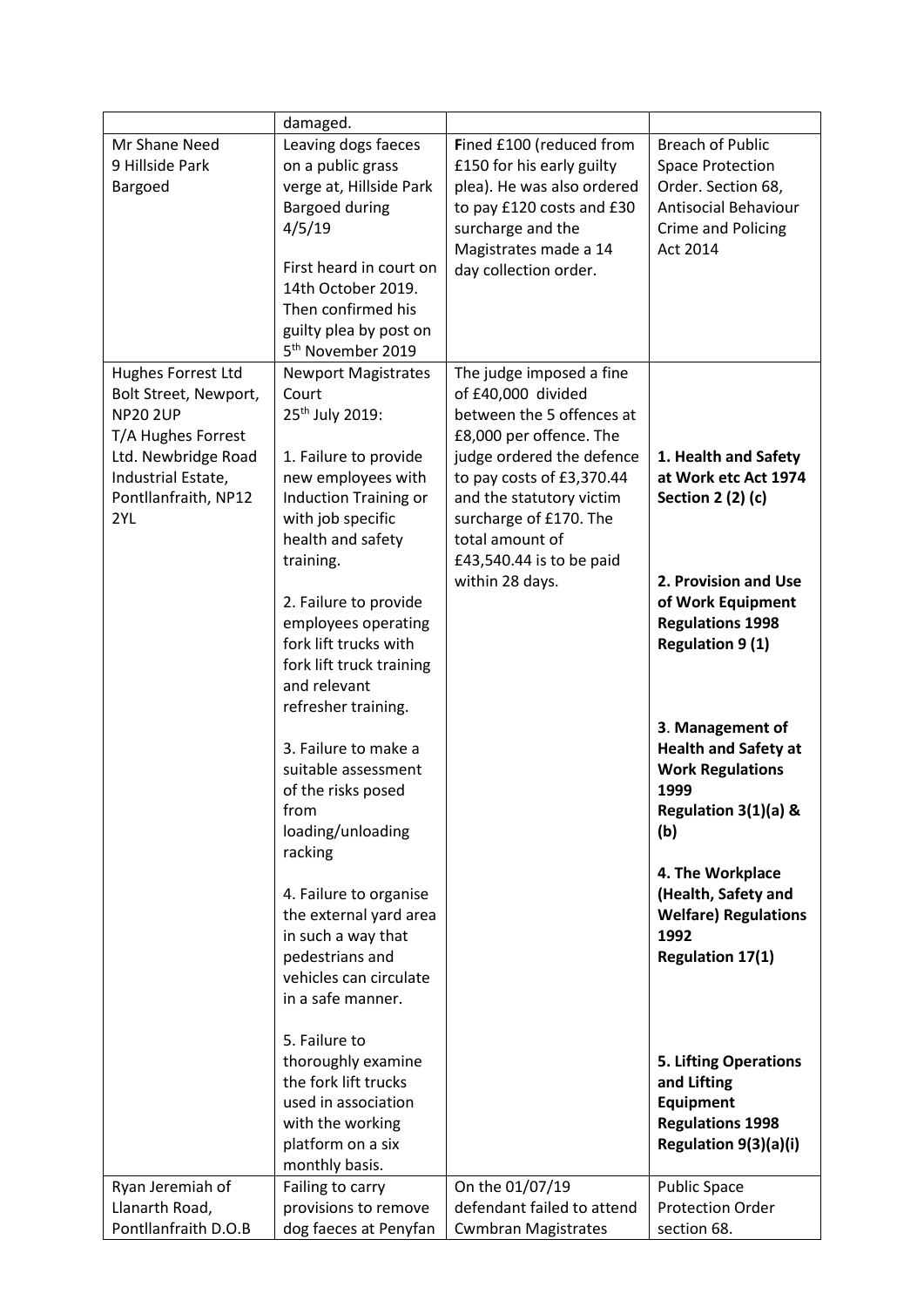| 16/07/92                                              | Pond, Croespenmaen<br>on 10 <sup>th</sup> January 2019                                                                                                                                                                                                                                                                                                                                | Court and the case was<br>proved in his absence. He<br>was fined £220, ordered<br>to pay £120 costs and £30<br>victim surcharge.                                                                                                                 |                                                                                        |
|-------------------------------------------------------|---------------------------------------------------------------------------------------------------------------------------------------------------------------------------------------------------------------------------------------------------------------------------------------------------------------------------------------------------------------------------------------|--------------------------------------------------------------------------------------------------------------------------------------------------------------------------------------------------------------------------------------------------|----------------------------------------------------------------------------------------|
| Leon H Gooding                                        | Household waste was<br>found dumped at<br>Mynydd Y Gryg<br>Maesycwmmer on<br>30 <sup>th</sup> April 2018. It was<br>established that Mr<br>Gooding had given his<br>waste to an<br>unauthorised Waste<br>Carrier which was<br>subsequently dumped<br>on Mynydd Y Grug<br>which breached his<br>Duty of Care                                                                           | The matter was heard at<br>Cwmbran Court on<br>Monday 17 <sup>th</sup> June 2019<br>He pleaded guilty to the<br>offence and was ordered<br>to pay a fine of £120<br>Prosecution cost of £215<br>Victim surcharge of £30                          | Environmental<br>protection act 1990<br>section 34 2(a)                                |
| <b>Rhiannon Edwards</b><br>of Bryn Celyn,<br>Cardiff. | Household waste<br>was found dumped<br>on highway at<br>Lower Ochrwyth,<br>Risca on the 18th<br>May 2018.<br>Breach of<br>Environmental<br>Protection Act 1990<br>section 34 (2a) as<br>the defendant failed<br>to take all such<br>measures available<br>to her to secure<br>household waste on<br>the property and<br>dispose of that<br>waste in the correct<br>and proper manner. | On the $10^{th}$ June 2019,<br>defendant appeared<br>before Cwmbran<br>Magistrates Court. She<br>pleaded guilty and was<br>sentenced to a 6 month<br>conditional discharge,<br>ordered to pay £226.61<br>costs and a victim<br>surcharge of £30. | The Environmental<br>Protection Act 1990<br>section 34 (2a)                            |
| <b>Mrs Probert</b>                                    | <b>Newport Magistrates</b><br>Court<br>Monday 1st April 2019<br>Breach of a PSPO -<br>Failing to remove dog<br>faeces                                                                                                                                                                                                                                                                 | Guilty<br>Absolute discharge                                                                                                                                                                                                                     | Anti-Social Behaviour,<br>Crime and Policing<br>Act 2014                               |
| Mr Ricky Martin                                       | Not in possession of<br>a suitable item to<br>pick up dog's faeces<br>while in a public<br>open space (Breach<br>of public space<br>protection order).<br>Heard at Newport                                                                                                                                                                                                            | He was fined £100,<br>ordered to pay a<br>contribution toward<br>Caerphilly Council's<br>costs of £150 and a £30<br>surcharge, making £280<br>in total.                                                                                          | Section 68 of the<br>Antisocial<br><b>Behaviour Crime</b><br>and Policing Act<br>2014. |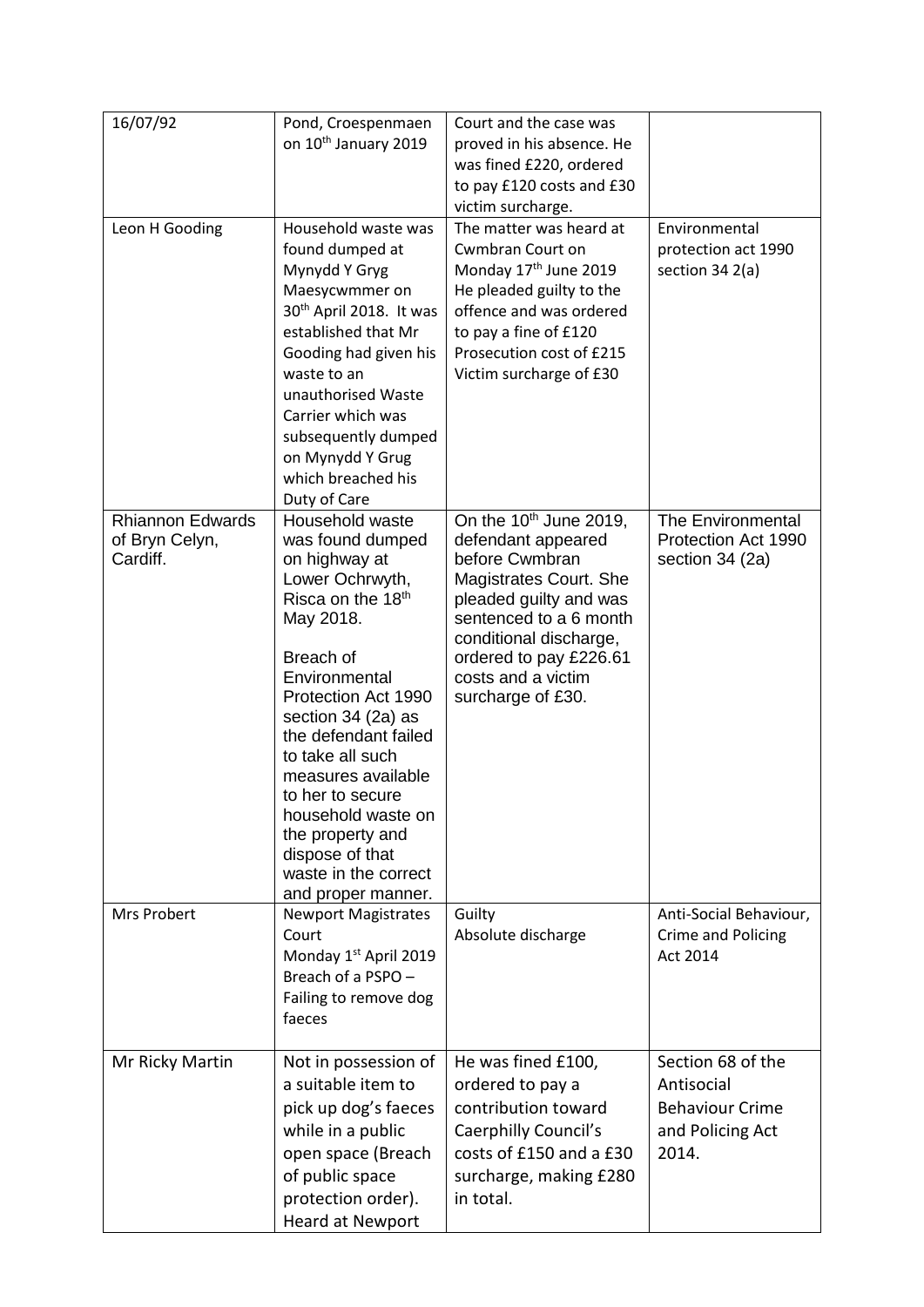|                                                                      | <b>Magistrates Court</b><br>on 12 <sup>th</sup> March 2019.                                                                                                                                                                                              |                                                                                                                                                                                                          |                                                                                                                                              |
|----------------------------------------------------------------------|----------------------------------------------------------------------------------------------------------------------------------------------------------------------------------------------------------------------------------------------------------|----------------------------------------------------------------------------------------------------------------------------------------------------------------------------------------------------------|----------------------------------------------------------------------------------------------------------------------------------------------|
| Carl Harrison of<br>Brynteg Avenue,<br>Pontllanfraith,<br>Blackwood. | Discarding a<br>cigarette out of a<br>motor vehicle onto<br>the highway at<br>Pwllglas Road, Cefn<br>Fforest, on 8 <sup>th</sup><br>August 2018.                                                                                                         | On the 8/04/19<br>defendant attended<br><b>Cwmbran Magistrates</b><br>court and entered a<br>guilty plea. He was<br>fined £100, ordered to<br>pay £120 costs and £30<br>victim surcharge.                | Environmental<br>Protection Act 1990<br>Section 87 and<br>Section 88.                                                                        |
| Adam Brinkworth<br>5 Heol Cae Derwen<br>Bargoed                      | Wednesday 22nd<br>August 2018, left<br>dog's faeces on the<br>public footpath<br>leading to the<br>entrance of Heol<br>Ddu Sport Centre<br>Bargoed.<br>Court hearing held<br>in the Magistrates<br>court during<br>Monday 18 <sup>th</sup> March<br>2019 | he defendant did not<br>attend and so the case<br>was proved in absence.<br>He was fined £220,<br>ordered to pay £120<br>costs and £30<br>surcharge. The court<br>made a 14 day<br>collection order.     | <b>Breach of Public</b><br><b>Space Protection</b><br>Order. Section 68,<br>Antisocial<br><b>Behaviour Crime</b><br>and Policing Act<br>2014 |
| Leanne Collins<br>17 Homen Place<br>Gelligaer<br><b>CF82 8DG</b>     | Offence of failing to<br>remove dog faeces<br>at Haman place,<br>Gelliager<br>Court Hearing -<br>Newport<br>Magistrates<br>25 <sup>th</sup> February 2019                                                                                                | The defendant failed to<br>attend court and the<br>case was proved in her<br>absence.<br>Ms Collins was<br>sentenced as follows:<br><b>Fined - £220</b><br>Prosecution<br>Costs-£120                     | <b>Breach of a Public</b><br>spaces Protection<br><b>Order 2019</b>                                                                          |
| Mr Ricky Martin<br>29 Wellington Way<br>Rhymney<br><b>NP22 5PU</b>   | Not in possession of a<br>suitable item to pick<br>up dog's faeces while<br>in a public open space<br>(Breach of public<br>space protection<br>order).                                                                                                   | Victim<br>$\bullet$<br>Surcharges - £30<br>He was fined £100,<br>ordered to pay a<br>contribution toward<br><b>Caerphilly Council's</b><br>costs of £150 and a<br>£30 surcharge,<br>making £280 in total | Section 68 of the<br>Antisocial<br><b>Behaviour Crime</b><br>and Policing Act<br>2014                                                        |
|                                                                      | Heard at Newport<br>Magistrates Court on                                                                                                                                                                                                                 |                                                                                                                                                                                                          |                                                                                                                                              |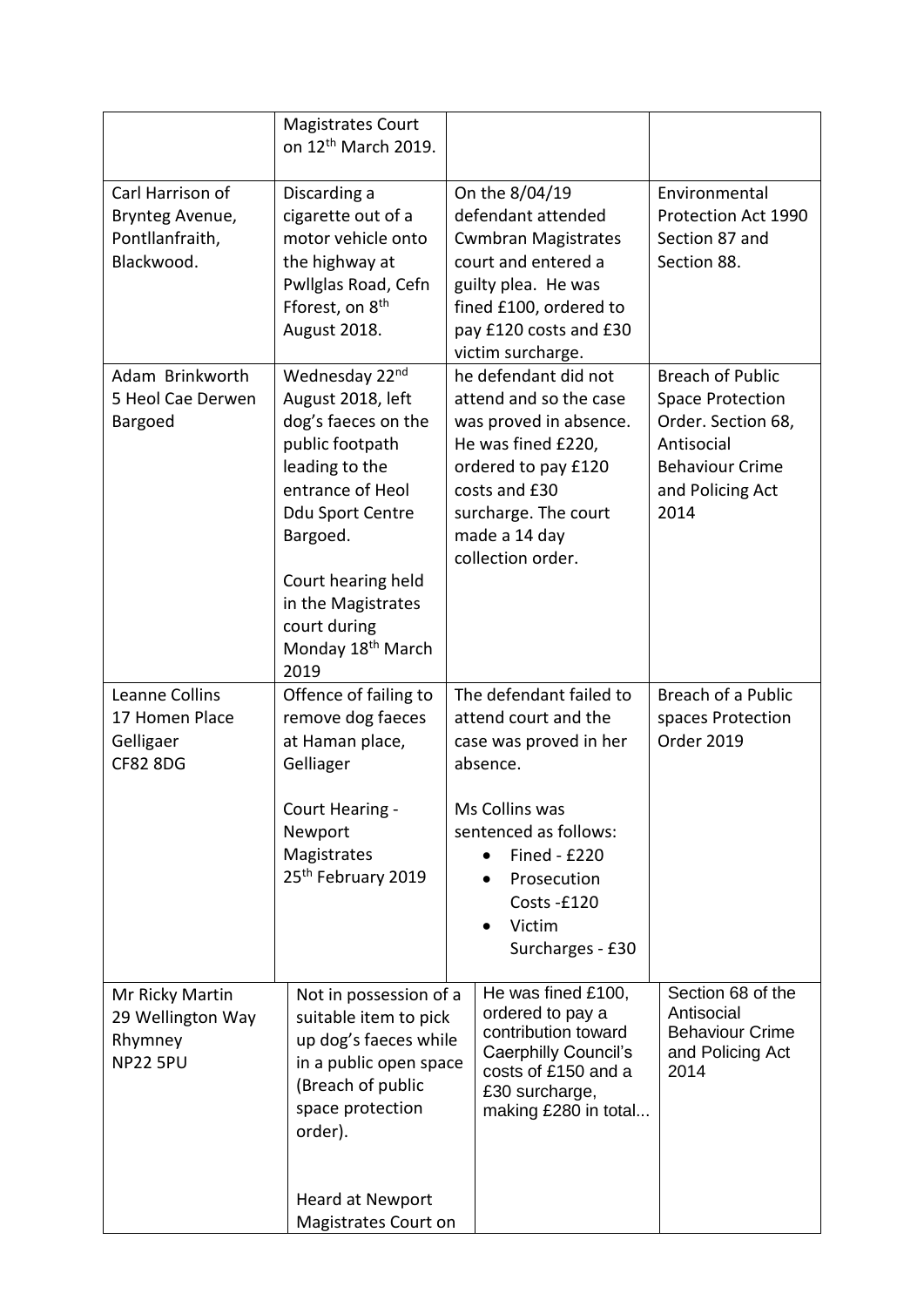|                                                                                                              | 12 <sup>th</sup> March 2019.                                                                                                                                                                                                                                             |                                                                                                                                                                                                                                                              |                                                                       |
|--------------------------------------------------------------------------------------------------------------|--------------------------------------------------------------------------------------------------------------------------------------------------------------------------------------------------------------------------------------------------------------------------|--------------------------------------------------------------------------------------------------------------------------------------------------------------------------------------------------------------------------------------------------------------|-----------------------------------------------------------------------|
| Andrae Lias of<br>Marshfield Road,<br>Trinant D.O.B<br>22/03/82                                              | Failing to carry<br>provisions to remove<br>dog faeces on Trinant<br>Terrace, Trinant on<br>$11^{th}$ July 2018.                                                                                                                                                         | On the 18/02/19<br>defendant failed to<br>attend Cwmbran<br>Magistrates court and<br>the case was proved<br>in her absence. She<br>was fined £150,<br>ordered to pay £120<br>costs and £30 victim<br>surcharge.                                              | <b>Public Space</b><br><b>Protection Order</b><br>section 68          |
| Mr Aaron Hilton<br>6 The Woodlands<br>Talywain<br>Pontypool<br><b>NP04 7JG</b>                               | Discarding Litter from<br>a vehicle at<br><b>Registration Number</b><br>MX09 YOG At A473<br>Pontllanfraith On The<br>27 <sup>Th</sup> June 2018                                                                                                                          | The case was heard at<br><b>Newport Magistrates</b><br>court on 11th<br>February 2019. Mr<br><b>Hilton Did Not Attend</b><br>Court He was found<br>guilty. He was issued<br>with £150 fine, £120<br>costs, £30 Victim<br>surcharge.                          | The Environmental<br><b>Protection Act</b><br>1990 Sections<br>87&88. |
| <b>Taylor Gavin Smith</b><br>30 Maes Gwyn<br>Newbridge<br>Gwent<br><b>NP11 4HU</b><br>$DOB - 27th$ June 1997 | Breach of duty care<br>offence: -<br>Household waste<br>unlawfully deposited<br>at Tir-Philkins Lane,<br>Woodfieldside during<br>the last week of<br>January 2018.<br>Court Hearing: -<br><b>Cwmbran Magistrates</b><br>Court on Monday 4 <sup>th</sup><br>February 2019 | The Defendant<br>attended court and<br>pleaded guilty.<br><b>Taylor Gavin Smith</b><br>was sentenced as<br>follows:<br>Fined -<br>£423.00<br>Prosecution<br>Costs -<br>£240.00<br>Victim<br>Surcharge -<br>£42.00<br>Total -<br>£705.00<br>He was ordered to | Environmental<br><b>Protection Act</b><br>1990, Section 34<br>(2A)    |
|                                                                                                              |                                                                                                                                                                                                                                                                          | pay at a rate of £50<br>per month with the                                                                                                                                                                                                                   |                                                                       |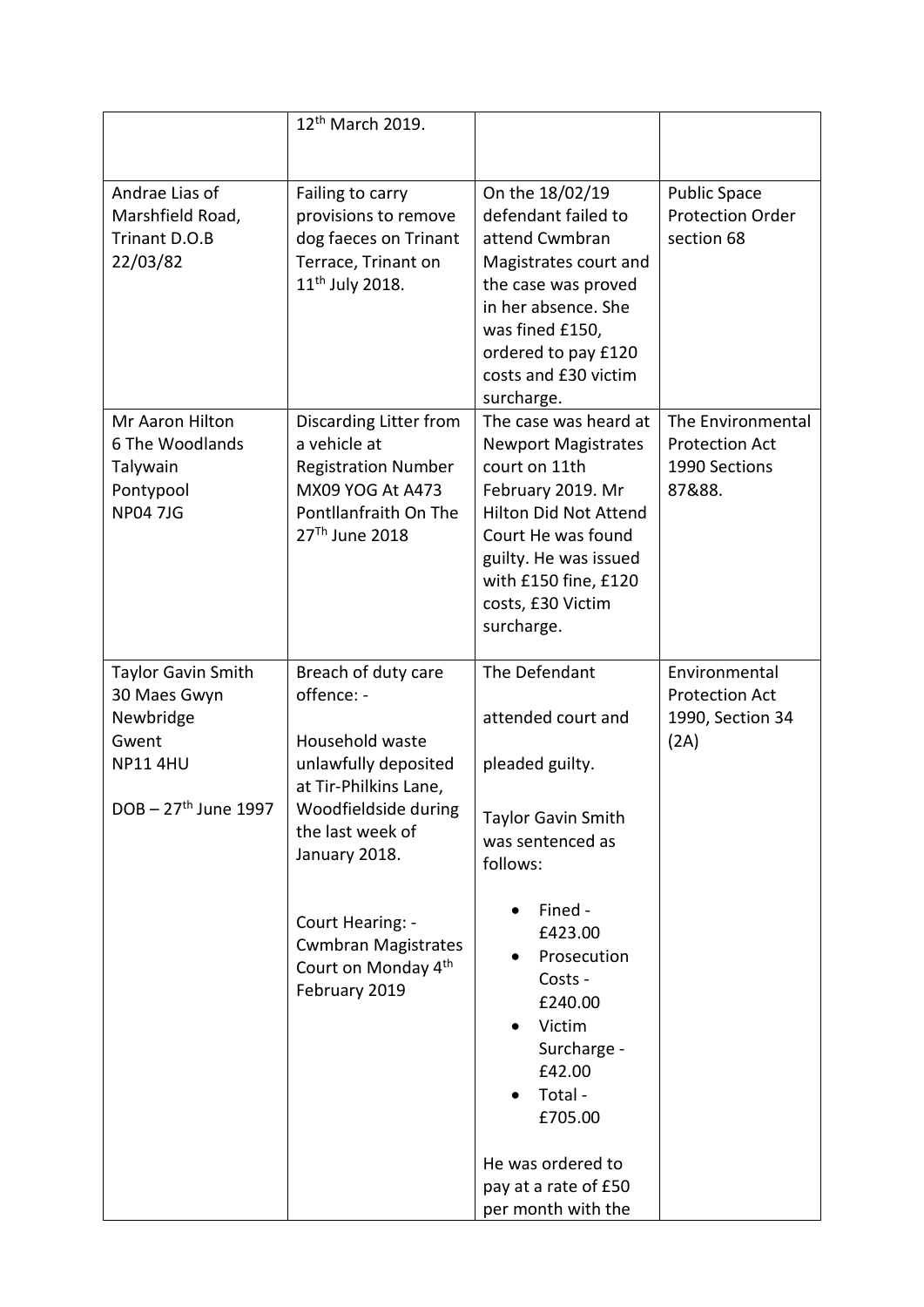|                                                                                                                                                                                                                                                                              |                                                                                                                                                                                                                                                                                                                              | 1 <sup>st</sup> payment to be<br>made within 28 days.                                                                                                                                                                                                                                   |                                                                       |
|------------------------------------------------------------------------------------------------------------------------------------------------------------------------------------------------------------------------------------------------------------------------------|------------------------------------------------------------------------------------------------------------------------------------------------------------------------------------------------------------------------------------------------------------------------------------------------------------------------------|-----------------------------------------------------------------------------------------------------------------------------------------------------------------------------------------------------------------------------------------------------------------------------------------|-----------------------------------------------------------------------|
| Mr Kenneth James<br>Angove<br>6 Golwg Y Eglwys<br>Bedwas CF83 6FH                                                                                                                                                                                                            | Discarding Litter At<br><b>Cardiff Road</b><br>Caerphilly<br>On The 10th May<br>2018<br>The case was heard at<br><b>Newport Magistrates</b><br>court on 22nd January<br>2019.                                                                                                                                                | The defendant<br>pleaded not guilty.<br>The defendant was<br>found guilty and was<br>issued with £100 fine,<br>£200 costs, £30<br>Victim surcharge. He<br>was ordered to pay<br>£30 a month the first<br>payment being due in<br>28 days.                                               | The Environmental<br><b>Protection Act</b><br>1990 Sections<br>87&88. |
| Miss Sandra Stokes of<br>53 Mynydd Maen<br>Road, Cwmbran,<br><b>NP44 1HF</b>                                                                                                                                                                                                 | Found guilty of<br>discarding litter<br>(cigarette butt) on<br>Bryn Road, Blackwood<br>on the 14 <sup>th</sup> March<br>2018. Issued fixed<br>penalty notice by<br>enforcement officers<br>and failed to pay the<br>notice and the case<br>was heard on 8 <sup>th</sup><br>January 2019 at<br>Newport magistrate's<br>court. | She was found guilty<br>at court and was<br>given a fine of £75<br>and court costs of<br>£150 and a £30 victim<br>surcharge                                                                                                                                                             | Environmental<br>protection act<br>1990 section 87<br>and 88          |
| Mr Stephen Edwards<br>1 Crossvane<br>Penallt<br>Monmouthshire<br><b>NP25 4SF</b><br>DOB - 27 <sup>th</sup> December<br>1961<br>Mr Gareth Mervin<br>George Edwards<br>32 Park Crescent<br>Sunningdale<br>Ascot<br><b>Berkshire</b><br>SL5 OAY<br>$DOB - 29th January$<br>1985 | Unlawful deposit of<br>waste: -<br>Offence of depositing<br>controlled waste on<br>land not licensed to<br>receive it at Cefn<br>Brithdir Common,<br>Fochriw on Saturday<br>14 <sup>th</sup> October 2017.<br>Court Hearing: -<br><b>Cwmbran Magistrates</b><br>Court on Monday 17th<br>December 2018                        | <b>Both defendants</b><br>attended court and<br>pleaded guilty.<br>Sentencing was as<br>follows: -<br>Fine - £533.00<br>each<br><b>Prosecution Costs</b><br>$\bullet$<br>- £238.50 each<br>Victim Surcharge -<br>£53.00 each<br>Total - £1,649.00<br>Payable in full within<br>21 days. | Environmental<br><b>Protection Act</b><br>1990, Section 33<br>(1)     |
| Ms Terri Weston                                                                                                                                                                                                                                                              | Found guilty of<br>discarding litter on                                                                                                                                                                                                                                                                                      | She was found guilty<br>at court and was                                                                                                                                                                                                                                                | Environmental<br>protection act                                       |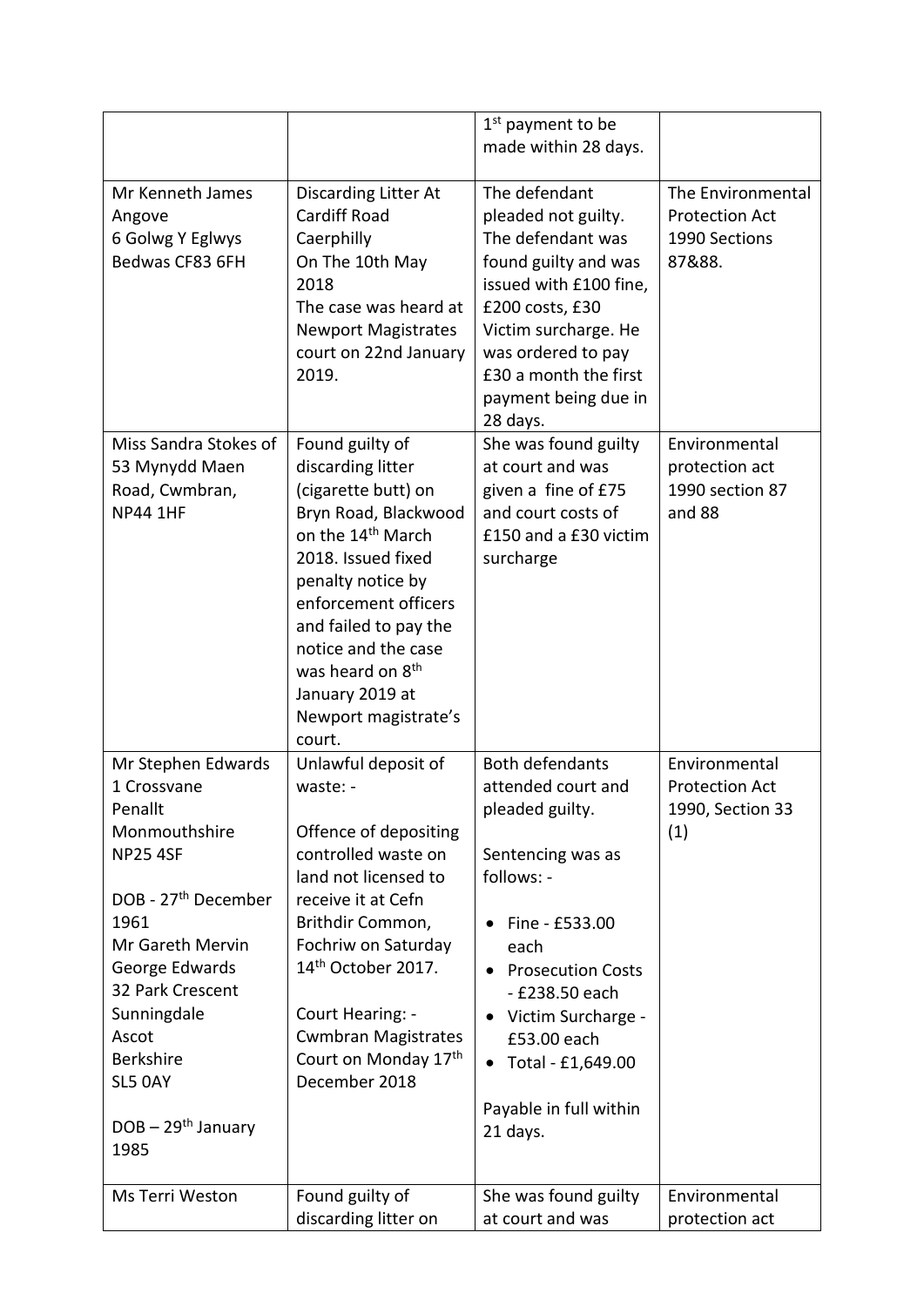|                                                                                                         | Rhys Road, Blackwood<br>on the 1 <sup>st</sup> May 2018.<br>Issued fixed penalty<br>notice by<br>enforcement officers<br>and failed to pay the<br>notice and the case<br>was heard on 17 <sup>th</sup><br>December 2018 at<br>Newport magistrate's<br>court. | given a fine of £120<br>and court costs of<br>£120 and a £30 victim<br>surcharge                                                                                                                                                                  | 1990 section 87<br>and 88                                               |
|---------------------------------------------------------------------------------------------------------|--------------------------------------------------------------------------------------------------------------------------------------------------------------------------------------------------------------------------------------------------------------|---------------------------------------------------------------------------------------------------------------------------------------------------------------------------------------------------------------------------------------------------|-------------------------------------------------------------------------|
| Mr Jake Richards<br>11Brynhyfrd Terrace<br>Machen<br>Caerphilly<br><b>CF83 8PZ</b><br>D.O.B. 11/02/1994 | <b>Breaching Section</b><br>$33(1)$ of the<br>Environmental<br>Protection Act 1990<br>that the deposited<br>waste on land not<br>authorised to receive,<br>at Ty Canol Lane<br>Trethomas Caerphilly.                                                         | The defendant<br>attended Magistrates<br>court on 22nd<br>October 2018.He<br>pleaded guilty, he<br>was issued with a fine<br>of £733 and ordered<br>to pay £120 costs,<br>£409.96<br>compensation (clear<br>up costs) and £73<br>surcharge costs. | The Environmental<br><b>Protection Act</b><br>1990 Section<br>$34(1)$ . |
| Toppy Wyth                                                                                              | Discarding Litter at<br>White Rose Way, New<br>Tredegar, during<br>Monday the 19 <sup>th</sup><br>March 2018.<br>Heard in court on 15 <sup>th</sup><br>October 2018.                                                                                         | Toppy Wyth did not<br>attend court and in<br>her absence was<br>fined £100 for the<br>offence, ordered to<br>pay £120 toward<br>costs and a £30<br>surcharge. The court<br>made a 14 day<br>collection order.                                     | The Environmental<br><b>Protection Act</b><br>1990 Sections<br>87&88.   |
| Mr Ryan Williams                                                                                        | <b>Breaching Section 33</b>                                                                                                                                                                                                                                  | The defendant                                                                                                                                                                                                                                     | The Environmental                                                       |
| 6 Tan Y Bryn<br>Senghenydd<br>Caerphilly<br><b>CF83 4FN</b>                                             | $(5)$ of the<br>Environmental<br>Protection Act 1990<br>that the deposited<br>waste on land not                                                                                                                                                              | attended a<br>Magistrates court on<br>24 <sup>th</sup> September 2018.<br>He was issued with a<br>12 month conditional                                                                                                                            | <b>Protection Act</b><br>1990 Section<br>$33(5)$ .                      |
| D.O.B. Not Known                                                                                        | authorised to receive,<br>at Rudry Road<br>Caerphilly.                                                                                                                                                                                                       | discharge for the<br>environmental<br>offence, and he also<br>received a 12 month<br>conditional discharge<br>for the possession of<br>cannabis                                                                                                   |                                                                         |
| Mr David Casey<br>Address 28 Thomas                                                                     | Throwing down a<br>cigarette and leaving                                                                                                                                                                                                                     | Mr. Casey did not<br>attend court and                                                                                                                                                                                                             | The Environmental<br><b>Protection Act</b>                              |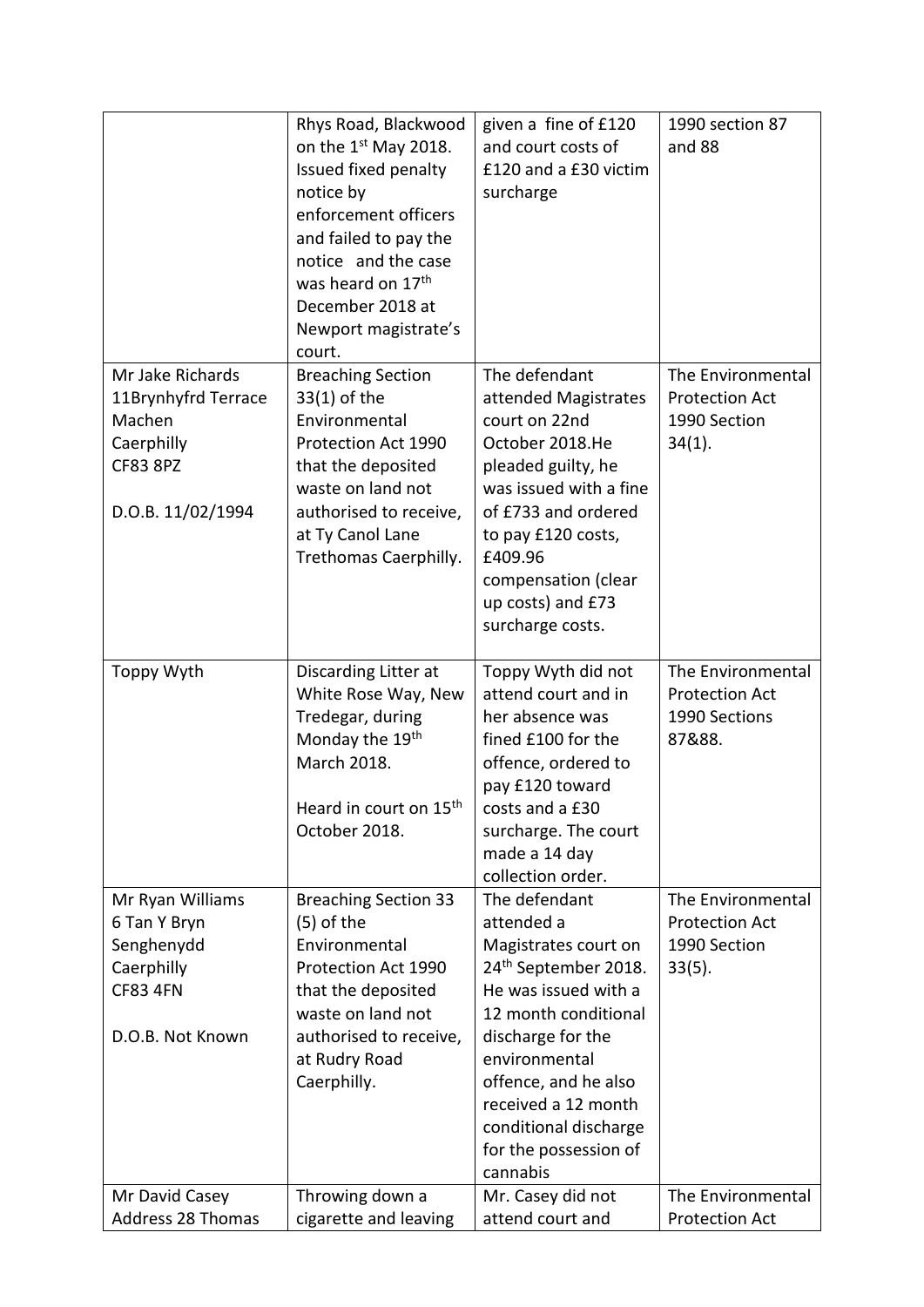| <b>Street Bargoed</b>                                                                               | it in the location of<br>the Health Centre at<br>Lawn Industrial Estate<br>Rhymney                                                                                                                                                                                                                                                                                                                         | therefore the case<br>was proved in his<br>absence. He was<br>fined £220, ordered<br>to pay £120 costs and<br>£30 victim surcharge.                                                                                                                                                                                                                                                                       | 1990 Sections<br>87&88.                                                                                                             |
|-----------------------------------------------------------------------------------------------------|------------------------------------------------------------------------------------------------------------------------------------------------------------------------------------------------------------------------------------------------------------------------------------------------------------------------------------------------------------------------------------------------------------|-----------------------------------------------------------------------------------------------------------------------------------------------------------------------------------------------------------------------------------------------------------------------------------------------------------------------------------------------------------------------------------------------------------|-------------------------------------------------------------------------------------------------------------------------------------|
| Lauren Davies of 11<br>Pant Glas Close<br><b>Trethomas Caerphilly</b><br>Date of Birth<br>31/7/1996 | <b>Breaching Section</b><br>34(2A) of the<br>Environmental<br><b>Protection Act</b><br>1990. Lauren Davies<br>allowed household<br>waste under is control<br>to be abandoned at<br>rear of Rectory Road<br><b>Bedwas</b>                                                                                                                                                                                   | The defendant<br>attended Newport<br>Magistrates court on<br>$30th$ of July 2018. The<br>defendant made a<br>guilty plea. She was<br>issued with a<br><b>Conditional Discharge</b><br>for a period of 12<br>months, she was<br>ordered to pay<br>£284.74 costs, £20<br>Victim surcharge, and<br>she was order to pay<br>at a rate of £20 per<br>month, the first<br>payment to be made<br>within 28 days. | The Environmental<br><b>Protection Act</b><br>1990 Section<br>$34(2A)$ .                                                            |
| Mr. John Fradley                                                                                    | Littering offence<br>Hearing held at<br><b>Cwmbran Magistrates</b><br>Court on Monday 23rd<br>April 2018, at 2.00pm                                                                                                                                                                                                                                                                                        | Fined £145, ordered<br>to pay a £30 victim<br>surcharge and £60<br>contribution toward<br>prosecution costs                                                                                                                                                                                                                                                                                               | The Environmental<br><b>Protection Act</b><br>1990 Sections<br>87&88.                                                               |
| <b>Kentucky Fried</b><br>Chicken (GB) Ltd                                                           | On 04/02/2017 at KFC<br>Unit 1 North Court,<br>High Street,<br>Blackwood an original<br>recipe chicken variety<br>meal was sold which<br>was found to be<br>undercooked.<br>There were two<br>offences:<br>1) placed food on the<br>market that was<br>unsafe in that chicken<br>sold was undercooked<br>and<br>2) Failure to<br>implement safe<br>cooking procedures<br>based on the HACCP<br>principles. | <b>Kentucky Fried</b><br>Chicken (GB) Ltd were<br>found guilty to both<br>offences. Fined<br>£35,000 and ordered<br>to pay £6,122 costs,<br>£170 victim surcharge<br>and £500<br>compensation to the<br>complainant.                                                                                                                                                                                      | Article $14(1)$<br>Regulation<br>178/2002.<br>Regulation 17 of<br>Schedule 2 to the<br>Food Hygiene<br>(Wales)<br>Regulations 2006. |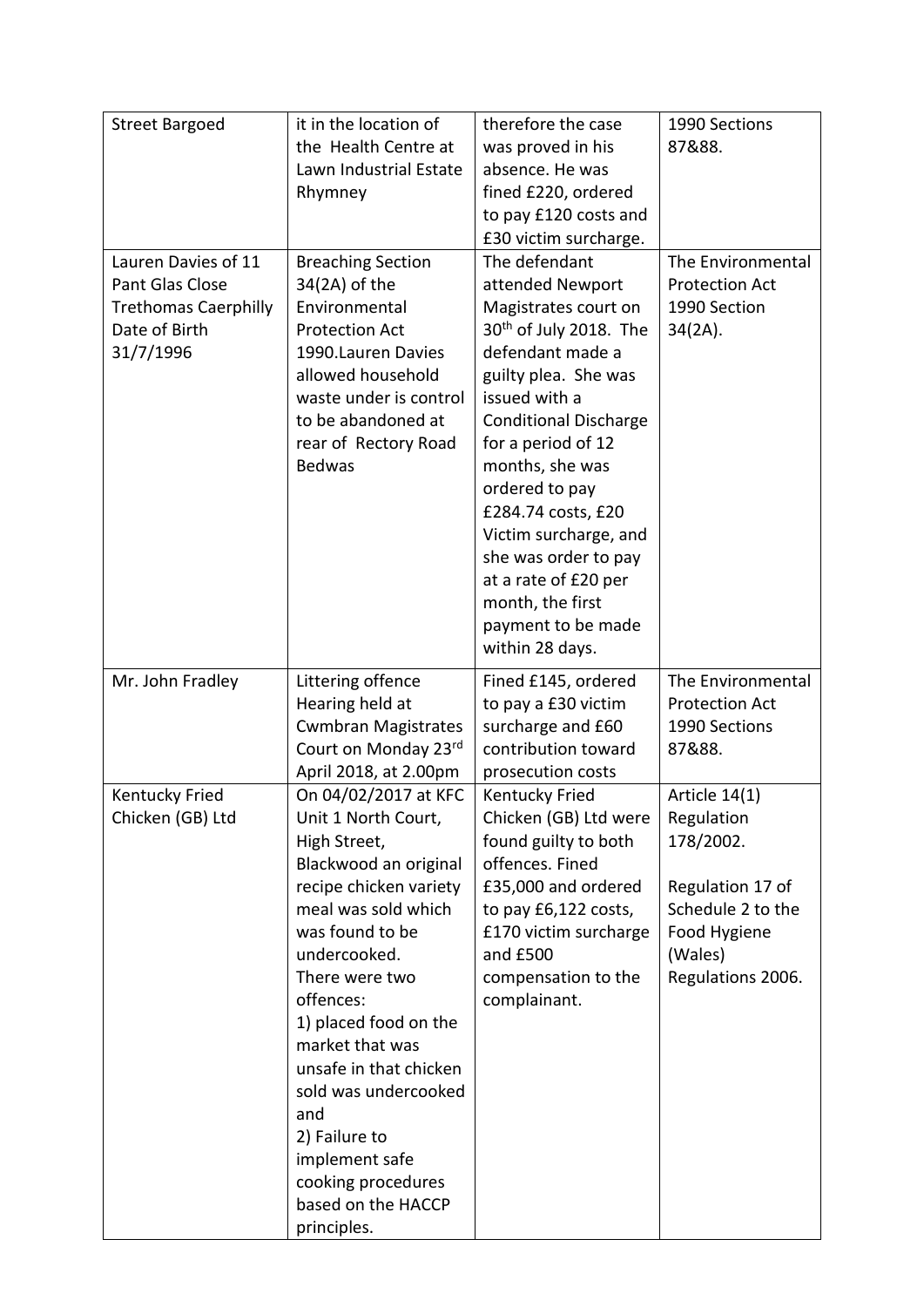|                                       | The defendant<br>pleaded Not Guilty to<br>both offences and the<br>case was heard during<br>a 3 day trial at<br><b>Newport Magistrates</b><br>Court on the $11^{th}$ –<br>13 <sup>th</sup> July 2018                                                                                                                                                                                                                                                                                                                                                                                                                                                                                    |                                                                                                                                                                                                                                                                                                     |                                                                     |
|---------------------------------------|-----------------------------------------------------------------------------------------------------------------------------------------------------------------------------------------------------------------------------------------------------------------------------------------------------------------------------------------------------------------------------------------------------------------------------------------------------------------------------------------------------------------------------------------------------------------------------------------------------------------------------------------------------------------------------------------|-----------------------------------------------------------------------------------------------------------------------------------------------------------------------------------------------------------------------------------------------------------------------------------------------------|---------------------------------------------------------------------|
| <b>Mr Martin Nistor</b>               | <b>Cwmbran Magistrates</b><br>Court on 30th July<br>2018.<br>Two offences of<br>contravening a<br><b>Hygiene Emergency</b><br>Prohibition Order.<br>The defendant is the<br><b>Food Business</b><br>Operator of Bargoed<br>Local Store. On the<br>18th April 2018,<br><b>Cwmbran Magistrates</b><br>Court issued a<br><b>Hygiene Emergency</b><br>Prohibition Order on<br>the food business<br>operator causing the<br>business to close until<br>the order is lifted by<br>the Council. The<br>investigation revealed<br>that on 24th and 26th<br><b>April Bargoed Local</b><br>Store continued to<br>trade thus<br>contravening the<br><b>Hygiene Emergency</b><br>Prohibition Order. | The defendant<br>pleaded guilty to two<br>offences of<br>continuing to trade<br>whilst the Hygiene<br>Emergency<br><b>Prohibition Order was</b><br>in force.<br>The defendant was<br>ordered to pay a fine<br>of £586, together<br>with prosecution<br>costs of £900, and a<br>£58 victim surcharge | Regulation 8 of<br>The Food Hygiene<br>(Wales)<br>Regulations 2006. |
| Bargoed Local Store,                  | 23rd April 2018 at                                                                                                                                                                                                                                                                                                                                                                                                                                                                                                                                                                                                                                                                      | The court issued a                                                                                                                                                                                                                                                                                  | Legislation is                                                      |
| trading at 16 High<br>Street, Bargoed | <b>Cwmbran Magistrates</b><br>Court. The<br>investigation on 18th<br>April 2018 revealed<br>evidence of a rodent<br>infestation.                                                                                                                                                                                                                                                                                                                                                                                                                                                                                                                                                        | <b>Hygiene Emergency</b><br><b>Prohibition Order</b><br>prohibiting the<br>premises being used<br>as a food business.<br>Following evidence<br>presented by the<br>council, the court was                                                                                                           | Regulation 8 of the<br>Food Hygiene<br>(Wales)<br>Regulations 2006. |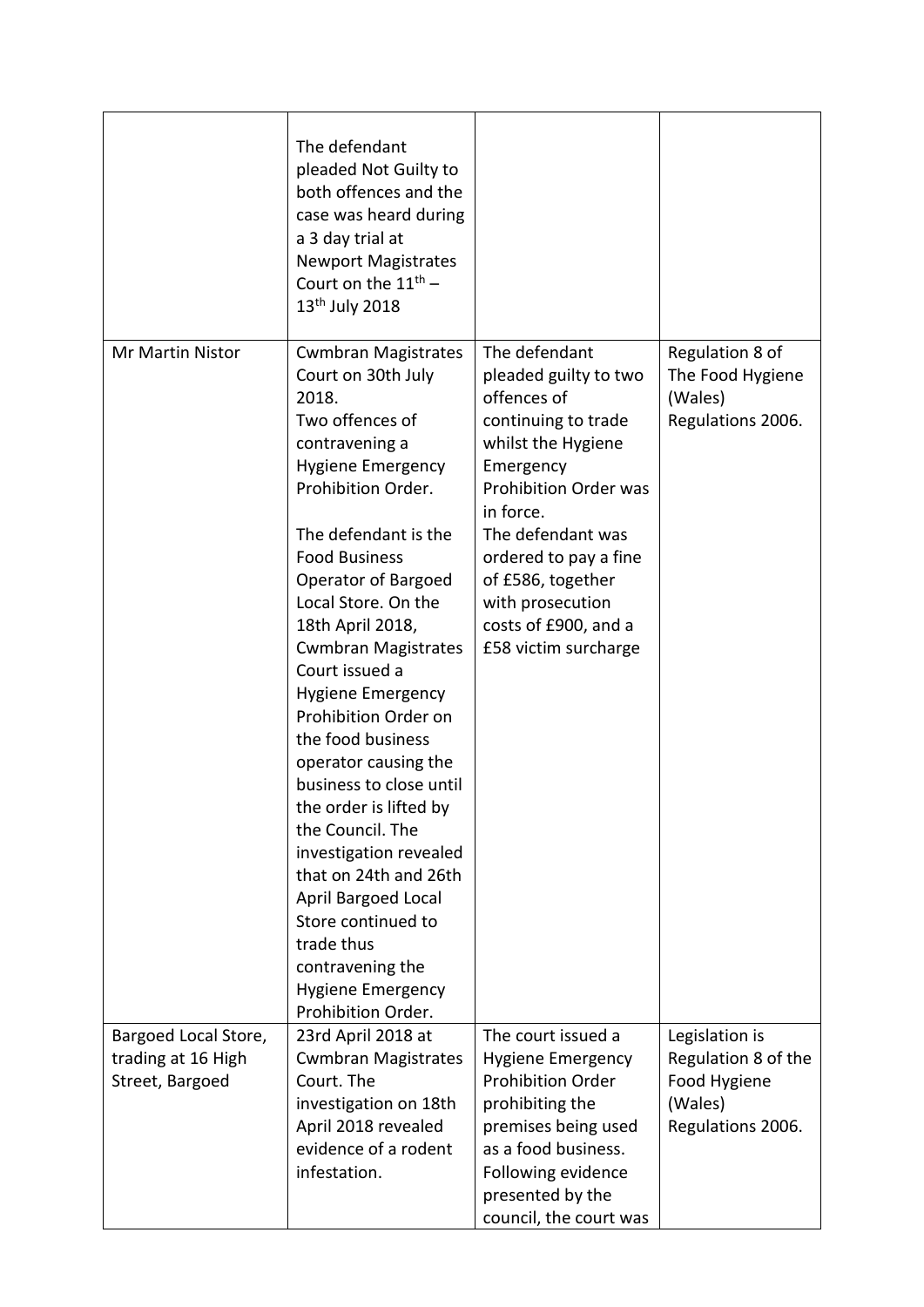|                                   |                                                                                                                                                                                                                                                                                                                                                                                                                                                                                                                                                                                                                                                                                                                                                                                                                                             | satisfied that a health                                                                                                                                                                                                                                                                                                                                                                    |                                                                                                               |
|-----------------------------------|---------------------------------------------------------------------------------------------------------------------------------------------------------------------------------------------------------------------------------------------------------------------------------------------------------------------------------------------------------------------------------------------------------------------------------------------------------------------------------------------------------------------------------------------------------------------------------------------------------------------------------------------------------------------------------------------------------------------------------------------------------------------------------------------------------------------------------------------|--------------------------------------------------------------------------------------------------------------------------------------------------------------------------------------------------------------------------------------------------------------------------------------------------------------------------------------------------------------------------------------------|---------------------------------------------------------------------------------------------------------------|
|                                   |                                                                                                                                                                                                                                                                                                                                                                                                                                                                                                                                                                                                                                                                                                                                                                                                                                             | risk condition was                                                                                                                                                                                                                                                                                                                                                                         |                                                                                                               |
|                                   |                                                                                                                                                                                                                                                                                                                                                                                                                                                                                                                                                                                                                                                                                                                                                                                                                                             | evident at the                                                                                                                                                                                                                                                                                                                                                                             |                                                                                                               |
|                                   |                                                                                                                                                                                                                                                                                                                                                                                                                                                                                                                                                                                                                                                                                                                                                                                                                                             | premises.                                                                                                                                                                                                                                                                                                                                                                                  |                                                                                                               |
| <b>Peters Food Service</b><br>Ltd | <b>Newport Magistrates</b><br>Court on 9th April<br>2018.<br>One offence of<br>placing food on the<br>market that was<br>unsafe contrary to<br>Article 14(1)<br>Regulation 178/2002<br>and Regulation 4(b) of<br>the General Food<br>Regulations 2004.<br>The investigation<br>revealed that on 6th<br>March 2017 a Peter's<br>Chicken and Bacon<br>Premier Slice had<br>been purchased by<br>the complainant<br>which contained a<br>hard red plastic<br>object. On<br>examination it was<br>apparent that the<br>object was a metal<br>detector test piece<br>protruding from the<br>filling. Officers visited<br>the premises where<br>an audit of the<br>Company's metal<br>detection test<br>procedures was<br>carried out. The<br>investigation<br>identified shortfalls in<br>the company's<br>procedures and<br>instances where the | Pleaded guilty to one<br>offence of placing<br>food on the market<br>that was unsafe<br>contrary to Article<br>14(1) Regulation<br>178/2002 and<br>Regulation 4(b) of the<br><b>General Food</b><br>Regulations 2004. The<br>company were<br>ordered to pay a fine<br>of £25,000.00,<br>together with<br>prosecution costs of<br>£2,176.25 and £500<br>compensation to the<br>complainant. | Article 14(1) of<br>Regulation<br>178/2002 and<br>Regulation 4(b) of<br>the General Food<br>Regulations 2004. |
|                                   |                                                                                                                                                                                                                                                                                                                                                                                                                                                                                                                                                                                                                                                                                                                                                                                                                                             |                                                                                                                                                                                                                                                                                                                                                                                            |                                                                                                               |
|                                   | procedures were not                                                                                                                                                                                                                                                                                                                                                                                                                                                                                                                                                                                                                                                                                                                                                                                                                         |                                                                                                                                                                                                                                                                                                                                                                                            |                                                                                                               |
|                                   | followed by relevant                                                                                                                                                                                                                                                                                                                                                                                                                                                                                                                                                                                                                                                                                                                                                                                                                        |                                                                                                                                                                                                                                                                                                                                                                                            |                                                                                                               |
|                                   | staff thus enabling the                                                                                                                                                                                                                                                                                                                                                                                                                                                                                                                                                                                                                                                                                                                                                                                                                     |                                                                                                                                                                                                                                                                                                                                                                                            |                                                                                                               |
|                                   | metal detection test                                                                                                                                                                                                                                                                                                                                                                                                                                                                                                                                                                                                                                                                                                                                                                                                                        |                                                                                                                                                                                                                                                                                                                                                                                            |                                                                                                               |
|                                   | pack to leave the                                                                                                                                                                                                                                                                                                                                                                                                                                                                                                                                                                                                                                                                                                                                                                                                                           |                                                                                                                                                                                                                                                                                                                                                                                            |                                                                                                               |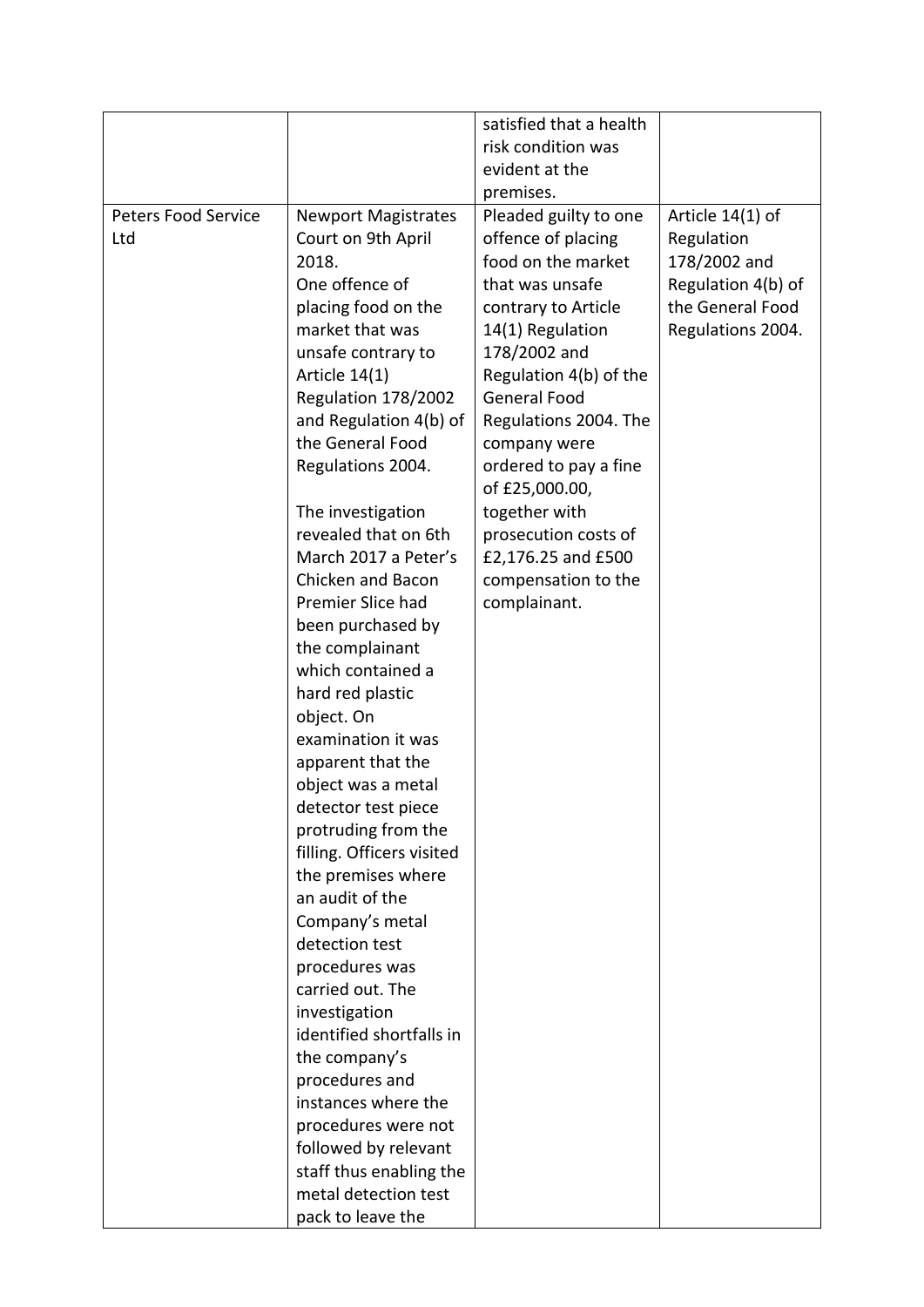|                     | factory and enter the                          |                        |                       |
|---------------------|------------------------------------------------|------------------------|-----------------------|
|                     | food chain.                                    |                        |                       |
| Kelly Anne Macey,   | <b>Breaching Section</b>                       | The defendant          | The Environmental     |
| <b>Heol Llechau</b> | 34(2A) of the                                  | attended Magistrates   | <b>Protection Act</b> |
| Wattstown CF39 OPP  | Environmental                                  | court on Friday 23rd   | 1990 Section          |
|                     | Protection Act 1990.                           | March 2018.The         | $34(2A)$ .            |
|                     | Kelly Anne Macey                               | defendant made a       |                       |
|                     | allowed household                              | guilty plea. She was   |                       |
|                     | waste under is control                         | issued with a six      |                       |
|                     | to be abandoned at                             | month conditional      |                       |
|                     | Nantgarw Road                                  | discharge costs of     |                       |
|                     | Caerphilly.                                    | £100, £20 Victim       |                       |
|                     |                                                | surcharge, and         |                       |
|                     |                                                | ordered to pay at a    |                       |
|                     |                                                | rate of £10.00 a       |                       |
|                     |                                                | fortnight.             |                       |
| Annamarie Jones     | Breach of duty of care                         | The defendant          | Environmental         |
| Oak Tree Court      | under the                                      | attended court and     | <b>Protection Act</b> |
| Pantside            | Environmental                                  | pleaded guilty.        | 1990, Section 34      |
| Newbridge           | Protection Act 1990                            |                        | (2A)                  |
| Gwent               | Section 34 (2A)                                | The Magistrates        |                       |
| <b>NP11 5LP</b>     |                                                | sentenced Annamarie    |                       |
|                     | Details: -                                     | Jones to a conditional |                       |
|                     |                                                | discharge for a period |                       |
|                     | Offence committed in                           | of 12 months and       |                       |
|                     | contravention of                               | ordered her to pay     |                       |
|                     | Section 34 (2A) of the                         | £156.40                |                       |
|                     | Environmental                                  | compensation for the   |                       |
|                     | Protection Act 1990 of                         | clean-up, £100         |                       |
|                     | not taking all                                 | toward costs. She was  |                       |
|                     | reasonable measures                            | ordered to pay at a    |                       |
|                     | to ensure that                                 | rate of £10 per        |                       |
|                     | domestic waste                                 | fortnight with the 1st |                       |
|                     | produced at 94 Oak                             | payment being due      |                       |
|                     | Tree Court, Pantside,                          | within 14 days.        |                       |
|                     | Newbridge, Gwent,                              |                        |                       |
|                     | NP11 5LP was                                   |                        |                       |
|                     | disposed of in the                             |                        |                       |
|                     | correct and proper                             |                        |                       |
|                     |                                                |                        |                       |
|                     | manner, in that the                            |                        |                       |
|                     | said was illegally                             |                        |                       |
|                     | deposited on land not<br>authorised to receive |                        |                       |
|                     | it at Pant-Yr-Resk                             |                        |                       |
|                     |                                                |                        |                       |
|                     | Road, Mynyddislwyn                             |                        |                       |
|                     | on or around Friday                            |                        |                       |
|                     | 19th May 2017.                                 |                        |                       |
|                     | Court Hearing: -                               |                        |                       |
|                     |                                                |                        |                       |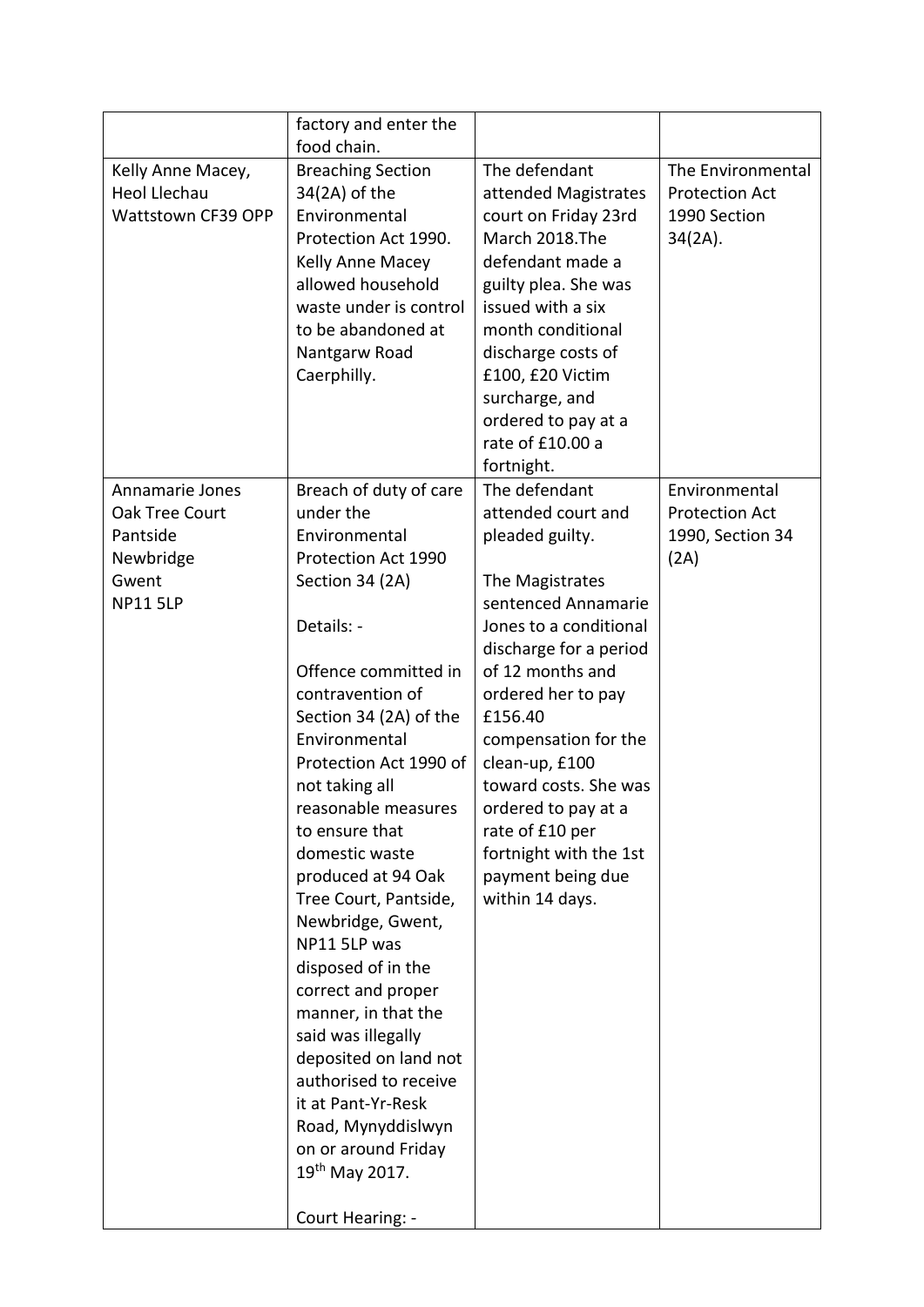|                                                                                          | <b>Cwmbran Magistrates</b><br>$-5$ <sup>th</sup> February 2018.                                                                                                                                                                                                                                                                                                              |                                                                                                                                                                                                                                                                                                                                               |                                                                            |
|------------------------------------------------------------------------------------------|------------------------------------------------------------------------------------------------------------------------------------------------------------------------------------------------------------------------------------------------------------------------------------------------------------------------------------------------------------------------------|-----------------------------------------------------------------------------------------------------------------------------------------------------------------------------------------------------------------------------------------------------------------------------------------------------------------------------------------------|----------------------------------------------------------------------------|
| Mr Phillip Anthony<br>Payne<br><b>Graham Court</b><br>Caerphilly<br><b>CF83 1RE</b>      | <b>Breaching Section 33</b><br>(1) & 35 (5)) of the<br>Environmental<br><b>Protection Act</b><br>1990.Mr Payne<br>deposited waste on<br>land not licenced to<br>receive it from a<br>vehicle, at Rudry Road<br>Caerphilly.                                                                                                                                                   | The defendant<br>attended Newport<br>Magistrates court on<br>8 <sup>th</sup> January 2018. The<br>defendant made a<br>guilty plea. He was<br>issued with a £83<br>fine, £227.83 costs,<br>£30 Victim surcharge,<br>whereby he had to<br>pay at a rate of £30<br>per month.                                                                    | The Environmental<br><b>Protection Act</b><br>1990 Section<br>33(1)& 35(5) |
| Mr Lyndon Evans<br><b>Maxton Court</b><br>Lansbury Park<br>Caerphilly<br><b>CF83 1QP</b> | Discarding Litter on<br><b>Cardiff Road</b><br>Caerphilly on 15 <sup>th</sup><br>August 2017.                                                                                                                                                                                                                                                                                | The case was heard at<br><b>Cwmbran Magistrates</b><br>court on 8th<br>December 2017. The<br>defendant did not<br>attend but the matter<br>was proved in his<br>absence. He was<br>issued with £220 fine,<br>ordered to pay £120<br>costs and £30 Victim<br>surcharge.                                                                        | The Environmental<br><b>Protection Act</b><br>1990 Sections<br>87&88.      |
| G. W Tiley & Sons Ltd<br><b>Bailey Street</b><br>Deri<br>Bargoed<br>CF81 9HW             | Breach of duty of care<br>under the<br>Environmental<br>Protection Act 1990<br>Section 34 (1)<br>Details: -<br>Offence committed in<br>contravention of<br>Section 34 (1) of the<br>Environmental<br>Protection Act 1990 of<br>not taking all<br>reasonable measures<br>to ensure that<br><b>Commercial Waste</b><br>generated at the<br>Windsor Hotel,<br>Llantrisant Road, | The defendant<br>attended court and<br>pleaded guilty. He<br>was represented by a<br><b>Barrister Peter</b><br>Donnisson.<br>He was fined £933 for<br>the offence (reduced<br>from £1400 for early<br>guilty plea), ordered<br>to pay costs of<br>£1306.15 and £93<br>victim surcharge.<br>Total of £2332.15 to<br>be paid within 28<br>days. | Environmental<br><b>Protection Act</b><br>1990, Section 34<br>(1)          |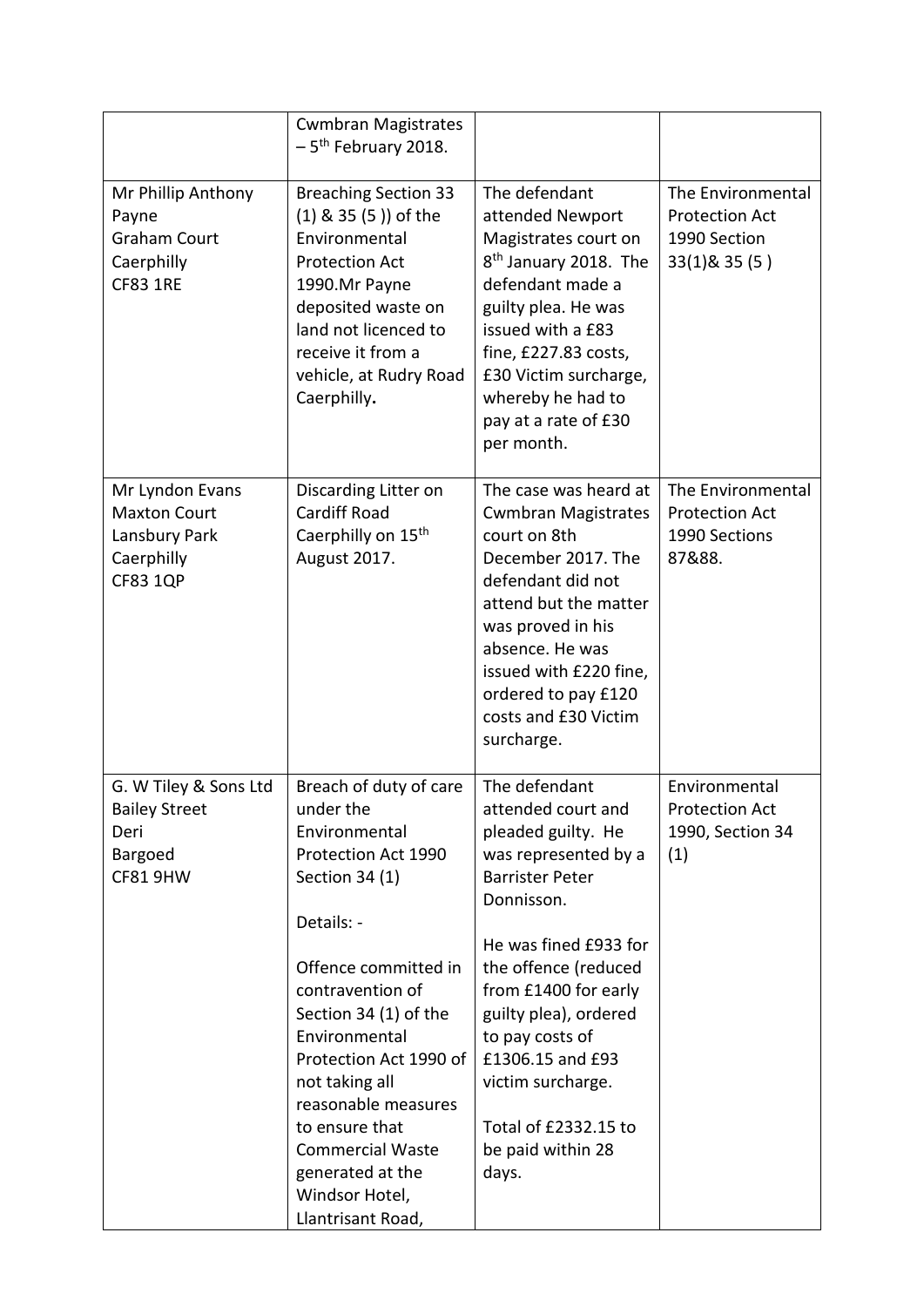|                                                                                                 | Pontyclun, was<br>transferred to a<br>person who was<br>authorised to receive<br>it, in that they said<br>was illegally deposited<br>on land not<br>authorised to receive<br>it at Eglwysilan<br>Common and Fochriw<br>Common on or<br>around 25th January<br>2016.<br>Court Hearing: -<br><b>Newport Magistrates</b><br>-10th November<br>2017. |                                                                                                                                                                                                                                                                                                                                                                                                                                             |                                                                          |
|-------------------------------------------------------------------------------------------------|--------------------------------------------------------------------------------------------------------------------------------------------------------------------------------------------------------------------------------------------------------------------------------------------------------------------------------------------------|---------------------------------------------------------------------------------------------------------------------------------------------------------------------------------------------------------------------------------------------------------------------------------------------------------------------------------------------------------------------------------------------------------------------------------------------|--------------------------------------------------------------------------|
| Mr Colin William<br><b>Stanley Heath Milton</b><br>Place Graig-Yr-<br>Rhacca Machen CF83<br>8TR | <b>Breaching Section</b><br>$33(1)$ of the<br>Environmental<br>Protection Act 1990.<br>Mr Heath committed<br>an offence of<br>depositing waste on<br>land not licensed to<br>receive it at Rudry<br>Common Caerphilly.                                                                                                                           | The defendant failed<br>to attended Cwmbran<br>Magistrates court on<br>13th November 2017<br>so a warrant was<br>issued for his arrest.<br>The defendant was<br>produced at Newport<br>Magistrates Court on<br>the 16th November<br>2017. He made a<br>guilty plea, he was<br>issued with a £150<br>fine, £260 costs, £85<br>Victim surcharge,<br>whereby he had to<br>pay at a rate of £10<br>per fortnight<br>deduction from<br>benefits. | The Environmental<br><b>Protection Act</b><br>1990 Section 33<br>(1).    |
| Mr Rhys Mathews,<br>Llanfabon Drive<br>Trethomas CF83 8GJ                                       | The defendant<br>attended Cwmbran<br>Magistrates court on<br>13th November 2017.<br>The defendant made<br>a guilty plea. He was<br>issued with a £85 fine,<br>Compensation to<br>CCBC of £132.64,<br>£150 costs, £30 Victim                                                                                                                      | <b>Breaching Section</b><br>34(2A) of the<br>Environmental<br><b>Protection Act</b><br>1990.Mr Mathews<br>allowed household<br>waste under his<br>control to be<br>abandoned at Ty<br>Canol Lane                                                                                                                                                                                                                                            | The Environmental<br><b>Protection Act</b><br>1990 Section<br>$34(2A)$ . |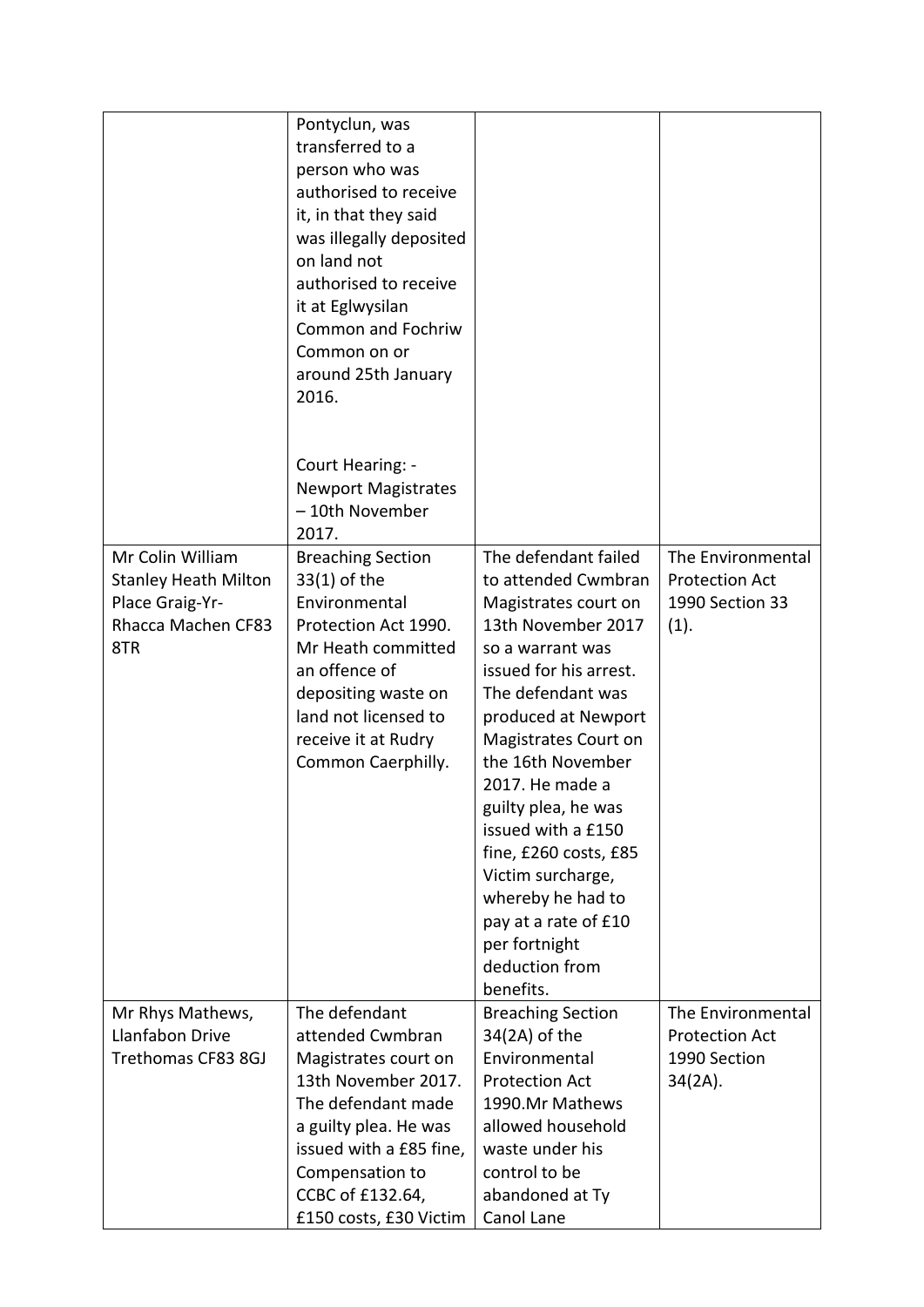|                                                                                        | surcharge, whereby<br>he had to pay at a<br>rate of £30 per<br>month.                                                                                                                          | Trethomas.                                                                                                                                                                                                                                                              |                                                                          |
|----------------------------------------------------------------------------------------|------------------------------------------------------------------------------------------------------------------------------------------------------------------------------------------------|-------------------------------------------------------------------------------------------------------------------------------------------------------------------------------------------------------------------------------------------------------------------------|--------------------------------------------------------------------------|
| Mr Ryan Clarke<br>Snowden Court<br>Lansbury Park<br>Caerphilly<br><b>CF83 1QR</b>      | Discarding Litter from<br>a vehicle at Cardiff<br>Road, Caerphilly on<br>12 <sup>th</sup> April 2017.                                                                                          | The case was heard at<br><b>Newport Magistrates</b><br>court on 1th<br>September 2017. The<br>defendant failed to<br>attend and the case<br>was proved in his<br>absence. He was<br>issued with £220 fine<br>and ordered to pay<br>£120 costs, £30 victim<br>surcharge. | The Environmental<br><b>Protection Act</b><br>1990 Sections<br>87&88.    |
| Ms Katrina Stokes<br><b>Diamond Close</b><br>Energlyn<br>Caerphilly<br><b>CF82 2LJ</b> | Offence of failing to<br>remove dogs faeces at<br>Mill Road, Caerphilly<br>on 11 <sup>th</sup> January 2017.<br>Court Hearing: -<br><b>Newport Magistrates</b><br>11 <sup>th</sup> August 2017 | The Defendant failed<br>to attend court and<br>the case was proved<br>in her absence.<br>Ms Stokes was<br>sentenced as follows:<br>Fined - £220<br>Prosecution<br>Costs - £120<br>Victim<br>Surcharge -<br>£30                                                          | Dogs (Fouling of<br>Land) Act 1996<br>Sections 3 and 4                   |
| <b>Christopher Nutt</b><br>Highmead,<br>Pontllanfraith,<br>Blackwood                   | Offence of leaving<br>litter on Manor Road,<br>Pontllanfraith on 7 <sup>th</sup><br><b>March 2017</b>                                                                                          | The case was heard at<br><b>Newport Magistrates</b><br>court on 4 <sup>th</sup> August<br>2017. The defendant<br>failed to attend but<br>pleaded guilty by<br>post.<br>He was fined £75,<br>ordered to pay costs<br>of £120 and a victim<br>surcharge of £30.           | Environmental<br><b>Protection Act</b><br>1990, Section 87 &<br>88       |
| Ms Sophie Jones<br><b>Commercial Street</b><br>Aberbargoed                             | <b>Breaching Section</b><br>34(2A) of the<br>Environmental<br><b>Protection Act</b><br>1990.Ms Sophie Jones                                                                                    | The defendant<br>attended Newport<br>Magistrates court on<br>17th July 2017.The<br>defendant made a                                                                                                                                                                     | The Environmental<br><b>Protection Act</b><br>1990 Section<br>$34(2A)$ . |